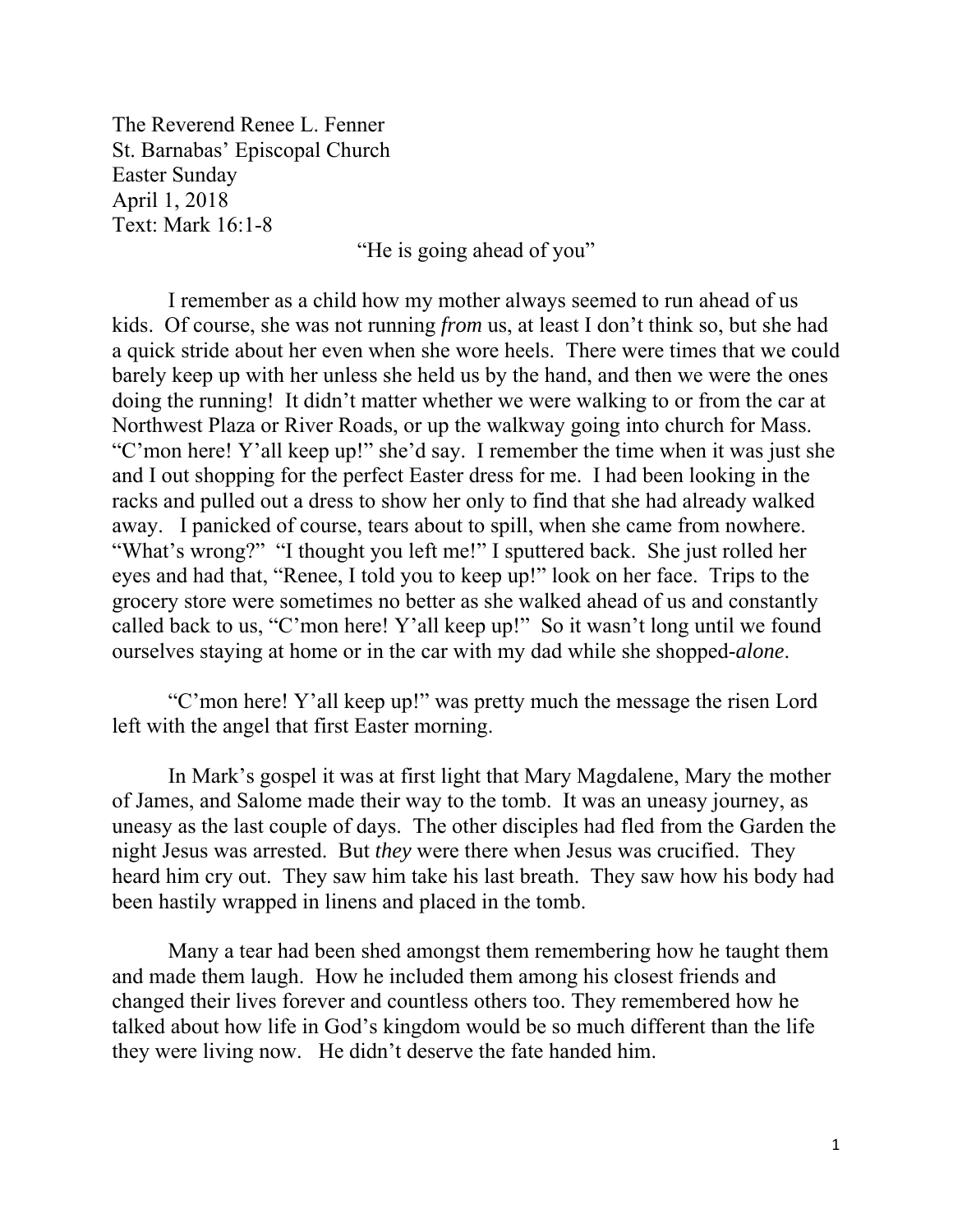The women were fearful and terrified too. Who wouldn't be? Still, they kept walking toward the tomb, not knowing if they would be followed or stopped from tending to his body. They did not know how they would be able roll the stone away.

 But when they arrived, the women discovered the stone had already been moved. The tomb was empty and the body of Jesus gone! They turned to find a young man dressed in white looking back at them. And he tells them, "Do not be alarmed…He has been raised; he is not here. Look, there is where they laid him. Go tell his disciples and Peter that he is going ahead of you to Galilee; there you will see him, just he told you..." In other words, "C'mon here! Y'all keep up!" An empty tomb is not where you will find Jesus! If you're looking for him, he is not here! He has left this dark and dreary place. Go and tell the disciples and Peter, too, that they all need to get a move on and keep up, because he has gone back to Galilee!

 But what an odd ending to Mark's version of Easter morning as he tells us that "they (the women) went out and fled from the tomb, for terror and amazement had seized them; and they said nothing to anyone, for they were afraid." It is odd because fear really did not have the last word!

 I don't know what you or I would have done if we had been with those women. But I would imagine that after shaking off the fear and trembling felt in those early hours, we would have found courage and gone running alongside them to tell Peter and the others the message of the angel, "…He is not here…He is going ahead of you to Galilee; there you will see him…" Yes, back to Galilee. Back to the place where Jesus first began proclaiming the good news of God and the nearness of God's kingdom. Back to Galilee where he taught in the streets and the synagogues, cast out demons, healed the sick and found some of his closest followers. Back to where it all began. Even the most trying parts. But this time, this time, everything would be different. The risen Lord would meet them there to send them and us *forward* to tell the story.

And two thousand years later, we *continue* to tell the story of how corruption, hate, and fear sent Jesus to his grave. But more importantly how God's true light refused to be darkened. For love burst forth from the tomb that Easter morning and the power of sin and death was broken forever.

 Yes, we are sent out to give witness to the hopes and promises of Easter, to proclaim the promises of resurrection and new life knowing that the risen Lord